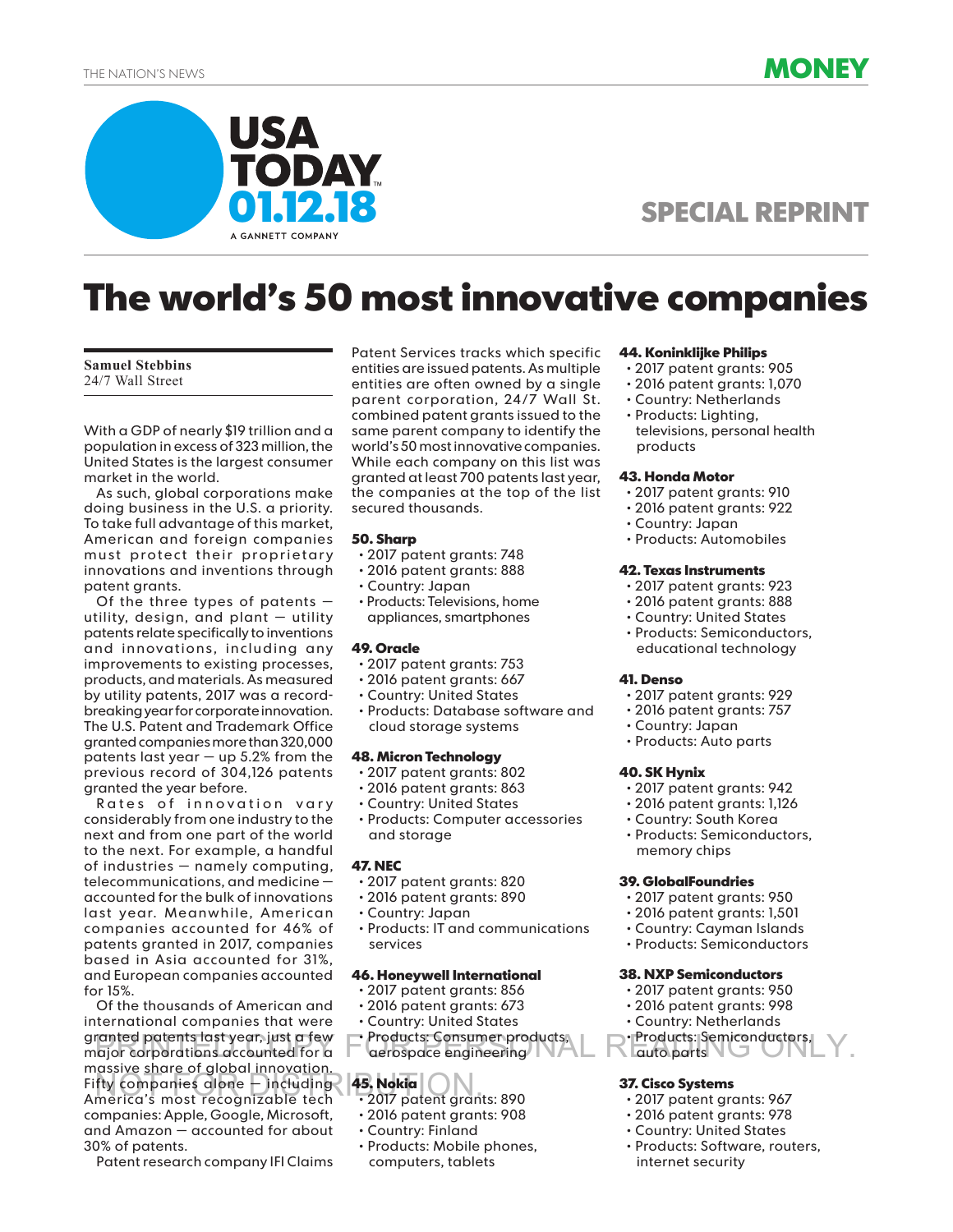## **The world's 50 most innovative companies**

## **36. Semiconductor Energy Laboratory**

- 2017 patent grants: 977
- 2016 patent grants: 1,054
- Country: Japan
- Products: Semiconductors

## **35. HP**

- 2017 patent grants: 984
- 2016 patent grants: 1,051
- Country: United States
- Products: Computers, printers

## **34. Infineon Technologies**

- 2017 patent grants: 1,005
- 2016 patent grants: 903
- Country: Germany
- Products: Semiconductors

## **33. Xerox**

- 2017 patent grants: 1,026
- 2016 patent grants: 1,215
- Country: United States
- Products: Printers

## **32. General Motors**

- 2017 patent grants: 1,066
- 2016 patent grants: 1,124
- Country: United States
- Products: Automobiles

## **31. Kyocera**

- 2017 patent grants: 1,144
- 2016 patent grants: 1,132
- Country: Japan
- Products: Mobile phones, consumer electronics, power tools

## **30. Ricoh**

- •2017 patent grants: 1,145
- •2016 patent grants: 1,412
- Country: Japan
- Products: Printers, cameras, watches, IT services

## **29. Boeing**

- 2017 patent grants: 1,177
- 2016 patent grants: 1,055
- Country: United States
- Products: Aerospace and military technology

## **28. Robert Bosch GmbH**

- 2017 patent grants: 1,234
- 
- Country: Germany
- Products: Industrial technology, NOT FOR DISTRIBUTION.consumer electronics

## **27. AT&T**

- 2017 patent grants: 1,265
- 2016 patent grants: 1,232

• Country: United States

• Products: Telecommunications,

entertainment, technology

## **26. Siemens**

- 2017 patent grants: 1,337
- 2016 patent grants: 1,337
- Country: Germany
- Products: Home appliances, automation systems, healthcare technology

## **25. Seiko Epson**

- 2017 patent grants: 1,406
- 2016 patent grants: 1,650
- Country: Japan
- Products: Printers, projectors, wearable products

## **24. Hyundai Motor**

- 2017 patent grants: 1,451
- 2016 patent grants: 1,162
- Country: South Korea
- Products: Automobiles

## **23. Hitachi**

- 2017 patent grants: 1,497
- 2016 patent grants: 1,534
- Country: Japan
- Products: Telecommunication, power systems, consumer electronics

#### **22. Telefonaktiebolaget L.M. Ericsson**

- 2017 patent grants: 1,552
- 2016 patent grants: 1,552
- Country: Sweden
- Products: IT services, public safety management, electronic components

## **21. Fujitsu**

- 2017 patent grants: 1,604
- 2016 patent grants: 1,636
- Country: Japan
- Products: Semiconductors, operating systems, computer storage

## **20. Huawei Technologies**

- 2017 patent grants: 1,616
- 2016 patent grants: 1,353
- Country: China
- 2017 patent grants: 1,234 routers, IT infrastructure televisions, speakers, mobile<br>• 2016 patent grants: 1,209 **Prince Copy Copy 1,200** phones • Products: Mobile phones, tablets, routers, IT infrastructure

## **19. General Electric**

- 2017 patent grants: 1,742
- 2016 patent grants: 1,871
- Country: United States
- Products: Home appliances, jet engines, commercial lending

## **18. Panasonic**

- 2017 patent grants: 1,787
- 2016 patent grants: 1,977
- Country: Japan
- Products: Cameras, home appliances, televisions

• 2016 patent grants: 1,525 • Country: United States • Products: Automobiles

• 2017 patent grants: 1,916 • 2016 patent grants: 1,701

• Products: Automobiles, air conditioners, power generation

• 2017 patent grants: 1,963 • 2016 patent grants: 1,672 • Country: United States • Products: Consumer products, e-readers, TV and movie streaming

• 2017 patent grants: 1,999 • 2016 patent grants: 1,340 • Country: United States • Products: Data collection and

• 2017 patent grants: 2,073 • 2016 patent grants: 2,437

• 2017 patent grants: 2,229 • 2016 patent grants: 2,103 • Country: United States • Products: Mobile phones, computers, tablets, software

• 2017 patent grants: 2,331 • 2016 patent grants: 2,298

• Products: Digital cameras, televisions, speakers, mobile

**10. Taiwan Semiconductor Manufacturing** • 2017 patent grants: 2,425 • 2016 patent grants: 2,288

• Products: Semiconductors

• Country: Japan

• Country: Taiwan

phones

• Products: Laptops, hard drives, digital displays, business solutions

#### **17. Ford Motor** • 2017 patent grants: 1,868

**16. Mitsubishi**

systems

**15. Amazon.com**

**14. BoE Systems**

processing

• Country: Japan

**13. Toshiba**

**12. Apple**

**11. Sony**

• Country: Japan